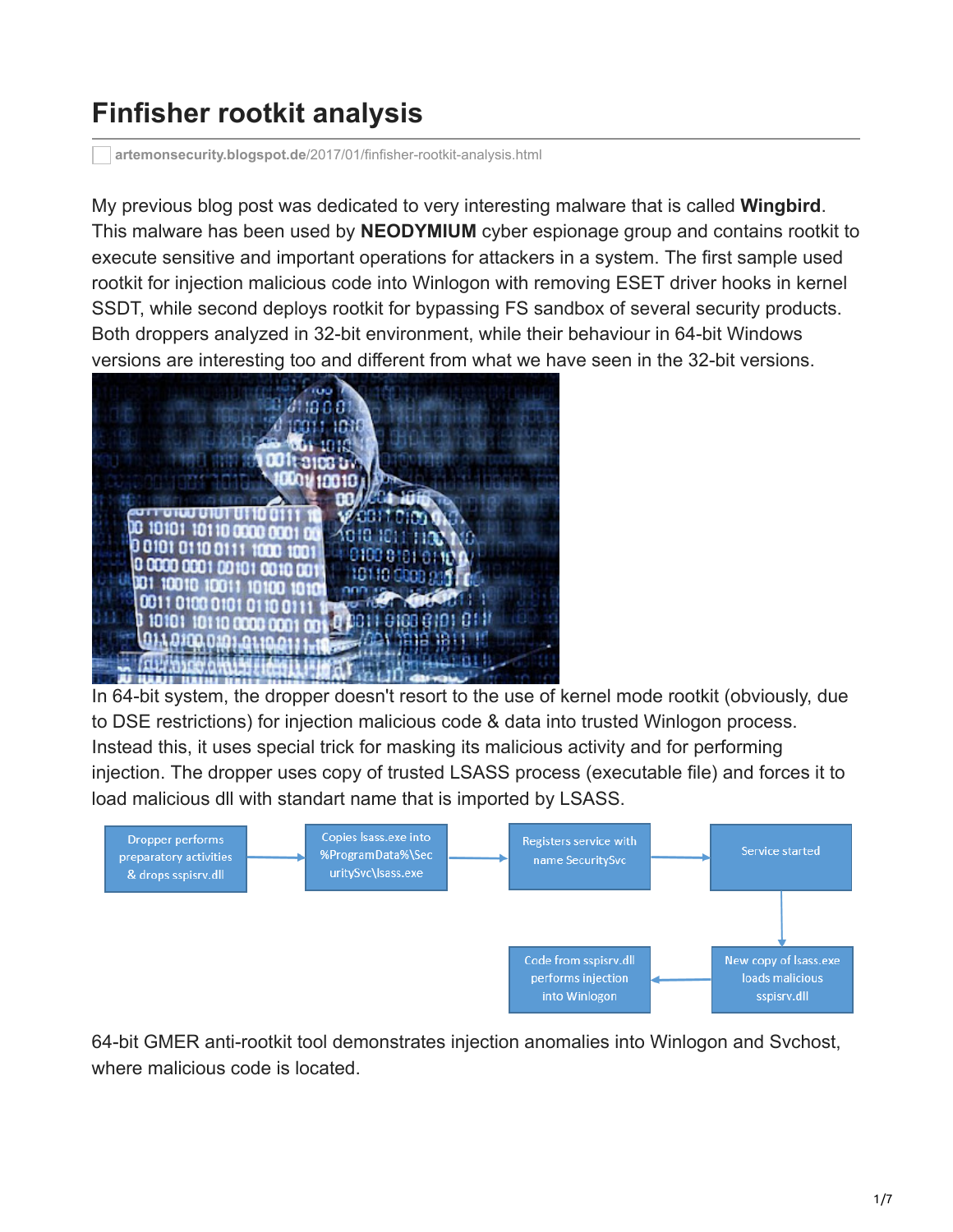| Rootkit/Malware  <br>$\rightarrow$ $>$ $>$ |                                             |                  |  |  |  |  |  |
|--------------------------------------------|---------------------------------------------|------------------|--|--|--|--|--|
| Type                                       | Name                                        | Value            |  |  |  |  |  |
| Thread                                     | C:\Windows\system32\winlogon.exe [508:884]  | 0000000000cf0000 |  |  |  |  |  |
| Thread                                     | C:\Windows\system32\winlogon.exe [508:1172] | 0000000000ca18ec |  |  |  |  |  |
| Thread                                     | C:\Windows\system32\winlogon.exe [508:2132] | 0000000002f6ecb0 |  |  |  |  |  |
| Thread                                     | C:\Windows\system32\winlogon.exe [508:2060] | 0000000002f6ff5c |  |  |  |  |  |
| Thread                                     | C:\Windows\system32\winlogon.exe [508:2472] | 0000000000ca2b30 |  |  |  |  |  |
| Thread                                     | C:\Windows\system32\winlogon.exe [508:2544] | 0000000000ca2b30 |  |  |  |  |  |
| Thread                                     | C:\Windows\system32\winlogon.exe [508:2516] | 0000000000ca2b30 |  |  |  |  |  |
| Thread                                     | C:\Windows\system32\winlogon.exe [508:2588] | 0000000000ca2b30 |  |  |  |  |  |
| Thread                                     | C:\Windows\system32\winlogon.exe [508:2480] | 0000000002f7a588 |  |  |  |  |  |
| Thread                                     | C:\Windows\system32\winlogon.exe [508:2856] | 0000000002f79fd4 |  |  |  |  |  |
| Thread                                     | C:\Windows\system32\winlogon.exe [508:864]  | 0000000002f7b0ec |  |  |  |  |  |
| Thread                                     | C:\Windows\svstem32\svchost.exe [628:792].  | 00000000003a0000 |  |  |  |  |  |

The presence of virtual memory regions into Winlogon with the protection attribute PAGE\_EXECUTE\_READWRITE is an indicator that the process was compromised.

| <b>Dump Region</b>                        |                          |                             |                                |                            | $\Box$<br>$\Box$ | $\mathbf{x}$ |
|-------------------------------------------|--------------------------|-----------------------------|--------------------------------|----------------------------|------------------|--------------|
|                                           |                          | Dump                        | Refresh                        |                            |                  |              |
| Address                                   | Size                     | Access                      | State                          | <b>Type</b>                |                  | ▲            |
| 00000000001A1000                          | 000000000000F000         | PAGE NOACCESS               | MEM FREE                       |                            |                  |              |
| 00000000001B0000                          | 000000000006E000         |                             | MEM RESERVE                    | <b>MEM PRIVATE</b>         |                  |              |
| 000000000021E000                          | 0000000000002000         | PAGE READWRITE   PAGE GUARD | MEM COMMIT                     | MEM PRIVATE                |                  |              |
| 0000000000220000                          | 0000000000010000         | <b>PAGE READWRITE</b>       | <b>MEM COMMIT</b>              | MEM PRIVATE                |                  |              |
| 0000000000230000                          | 0000000000009000         | PAGE EXECUTE READWRITE      | <b>MEM COMMIT</b>              | <b>MEM PRIVATE</b>         |                  |              |
| 0000000000239000                          | 0000000000007000         | <b>PAGE NOACCESS</b>        | MEM FREE                       |                            |                  |              |
| 0000000000240000                          | 0000000000001000         | PAGE EXECUTE READWRITE      | MFM COMMIT                     | <b>MFM PRIVATE</b>         |                  |              |
| 0000000000241000                          | 000000000000F000         | <b>PAGE NOACCESS</b>        | MEM FREE                       |                            |                  |              |
| 0000000000250000                          | 0000000000001000         | PAGE READONLY               | MEM COMMIT                     | <b>MEM PRIVATE</b>         |                  |              |
| 0000000000251000                          | 000000000000F000         | PAGE NOACCESS               | MEM FREE                       |                            |                  |              |
| 0000000000260000                          | 0000000000001000         | PAGE EXECUTE READWRITE      | MEM COMMIT                     | MEM PRIVATE                |                  |              |
| <b>AGO TATATA TATATA TATATA EN TATATA</b> | 000000000000000000       | <b>PAGE NOACCESS</b>        | MEM FREE                       |                            |                  |              |
| 0000000000270000                          | 0000000000002000         | <b>PAGE READWRITE</b>       | MEM COMMIT                     | <b>MEM PRIVATE</b>         |                  |              |
| 0000000000272000                          | 000000000007E000         |                             | MEM RESERVE                    | <b>MEM PRIVATE</b>         |                  |              |
| 00000000002F0000                          | 0000000000009000         | PAGE EXECUTE READWRITE      | MEM COMMIT                     | <b>MEM PRIVATE</b>         |                  |              |
| 00010101010101010121=90010101             | 000000000000000000000000 | <b>PAGE NOACCESS</b>        | <b>NEM FREE</b>                |                            |                  |              |
| 0000000000300000                          | 0000000000001000         | PAGE EXECUTE READWRITE      | MEM COMMIT                     | <b>MEM PRIVATE</b>         |                  |              |
| 00000000000000000000                      | 00000000000000000000000  | <b>PAGE NOACCESS</b>        | MEM FREE                       |                            |                  |              |
| 0000000000310000                          | 0000000000001000         | PAGE EXECUTE READWRITE      | MEM COMMIT                     | MEM PRIVATE                |                  |              |
| 00000000000311000                         | 00000000000000000        | <b>PAGE NOACCESS</b>        | MEM FREE                       |                            |                  |              |
| <b>MANANANANANANAN</b>                    | COACOACOACOA TOAC        | DACE DEADURED               | <b><i>ARTAIN CONSIGNER</i></b> | <b><i>MEAS POTUATE</i></b> |                  |              |

As I already noted in previous blog post, Wingbird malware shares similarities with another malware that is called **Finfisher**. For example, in malicious PE-file that was dumped from Winlogon memory region, we can see reference to name of Finfisher rootkit

## (**mssounddx.sys**).

|                  | block15 e51000    |                                                  |                     |               |                                                           |                  |                           | <b>JFRO</b> -------- |                                                                                                                                                                                                   |      |                         | 00000000 | www.hiew.ru                                                                                                |                  |
|------------------|-------------------|--------------------------------------------------|---------------------|---------------|-----------------------------------------------------------|------------------|---------------------------|----------------------|---------------------------------------------------------------------------------------------------------------------------------------------------------------------------------------------------|------|-------------------------|----------|------------------------------------------------------------------------------------------------------------|------------------|
| ⊩EEV             | pЫ(w              | 0Y <sub>Ow</sub>                                 |                     |               |                                                           | $M + W$          | $\blacktriangleright$ J'w | %5'w                 | P <sub>W</sub>                                                                                                                                                                                    | 1EEV | $a^{\underline{u}} + w$ |          | E5)w                                                                                                       | <sup>L</sup> A'w |
| AbE <sup>V</sup> | ≋←)w              | ∰f'w                                             | Д+≞                 | a!!(w)        | J dE                                                      | PR <sub>(w</sub> | P∛ 'w                     | $+ZE\Psi$            | $L_3 \cdot w$                                                                                                                                                                                     | n'w  | 5aE                     | -n.≞     | @?(w                                                                                                       | P(w)             |
| $+)w$            | $4^{\wedge}E\Psi$ |                                                  | <b>ËHk¤</b> ■•      |               | ok¤∎•                                                     | QE:W             |                           |                      | $\blacktriangleright$ bis p $\blacktriangleright$ bis $\blacktriangleright$ Bbis $\blacksquare$ . A <sup>t</sup> bis $\blacktriangleright$ S#bis $\blacktriangleright$ /bis $\blacktriangleright$ |      |                         |          |                                                                                                            | P!!>w            |
|                  |                   | $\{ \}$ GP                                       | $   -$<br>$\bullet$ | <b>1!! 1.</b> | Tx                                                        | $-LTx$           |                           |                      |                                                                                                                                                                                                   |      |                         |          | +AAXAEA ► XAXBA + EEEEEE + 00APAA - '° DIJA + 700PPM                                                       | (AMA             |
|                  |                   | `hhh <mark>••</mark> •xppwpp <mark>•• 00+</mark> |                     |               | % 0 4 d - % 0 2 d - % 0 2 d = % 0 2 d : % 0 2 d = % 0 2 d |                  |                           |                      |                                                                                                                                                                                                   |      |                         |          | D S T                                                                                                      |                  |
|                  |                   |                                                  |                     |               |                                                           |                  |                           |                      |                                                                                                                                                                                                   |      |                         |          | %s%02d%02dUTC%s svchost svchost.ex% mssounddx.sys                                                          |                  |
|                  |                   | .%d.%d.%dcmd.exe                                 |                     |               | exit txt 04C.dat                                          |                  |                           |                      |                                                                                                                                                                                                   |      |                         |          |                                                                                                            |                  |
|                  |                   |                                                  |                     |               |                                                           |                  |                           |                      |                                                                                                                                                                                                   |      |                         |          |                                                                                                            |                  |
|                  |                   |                                                  |                     |               |                                                           |                  |                           |                      |                                                                                                                                                                                                   |      |                         |          |                                                                                                            |                  |
|                  | ® 3 НЕтНЛёtоНБ∙   |                                                  |                     |               |                                                           |                  |                           |                      |                                                                                                                                                                                                   |      |                         |          | OVERW · AE X.HHZ LHL\$X3 HD } S_H E LXAHUH; N . U) ML7b ML77z · ADHF ID FLEEFFFFFFL MORTULE SWHIFT HALLHAD |                  |

After lsass service started, it injects code into winlogon and with help of ProcMon boot logging we can identify first actions that come from malicious code.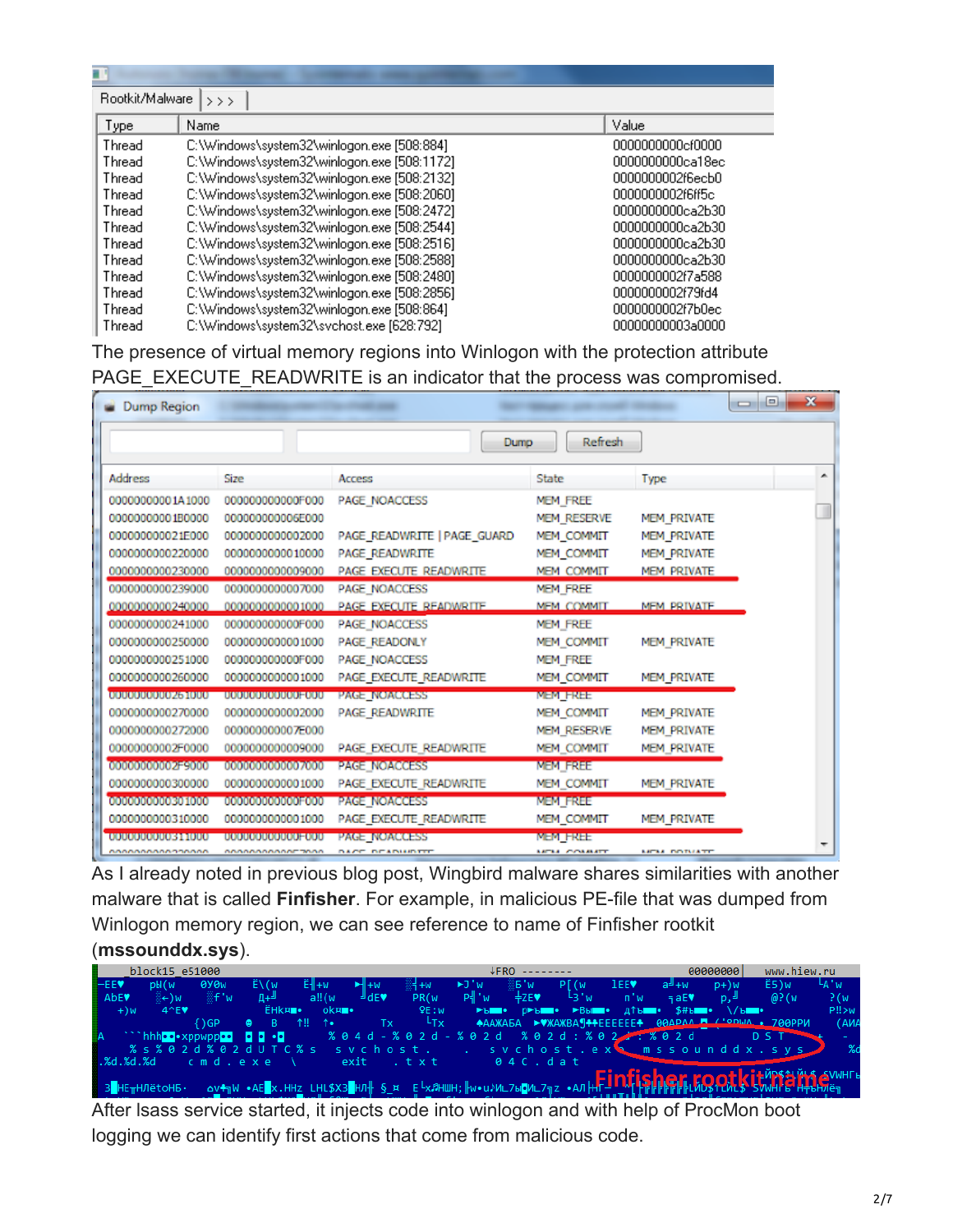| <b>M</b> winlogon.exe<br>winlogon.exe | 480 <b>Mt</b> RegQueryValue<br>480 <b>AC</b> RegCloseKey | HKLM\SOFTWARE\Microsoft\Windows\Cummet\/mminn\SidnBuSidn\BenforEdenmalManifort<br>HKLM\SOFTWARE\Microsoft\Windows\Cu |                      | Event Properties    |                             | MAME MOT COUND        | $\times$<br>П |
|---------------------------------------|----------------------------------------------------------|----------------------------------------------------------------------------------------------------------------------|----------------------|---------------------|-----------------------------|-----------------------|---------------|
| winlogon.exe                          | <b>CARDIOGRAPH</b>                                       | C:\Windows\System32\userinit.exe                                                                                     |                      |                     |                             |                       |               |
| l winlogon.exet                       | 480 <b>A</b> Thread Create                               |                                                                                                                      |                      |                     |                             |                       |               |
| winlogon.exe                          | nn <sup>19</sup> Constable                               | C:\Windows\System32\ntdll.dll                                                                                        | Event Process        | Stack               |                             |                       |               |
| winlogon.exe                          | <b>A</b> QueryStandardInformationFile<br>480             | C:\Windows\Svstem32\ntdll.dll                                                                                        |                      |                     |                             |                       |               |
| winlogon.exe                          | 480 ReadFile                                             | C:\Windows\System32\ntdll.dll                                                                                        | Frame                | Module              | Location                    | <b>Address</b>        | Path          |
| <b>Aid I TAGGET</b>                   |                                                          | System32\ntdll.dll                                                                                                   | K <sub>0</sub>       | fitmgr.sys          | fitmgr.sys + 0x2067         | 0xfffff880010f3067    | C:\Windows\s  |
| winlogon.exe                          | <b>naheto!</b>                                           |                                                                                                                      | K <sub>1</sub>       |                     |                             | 0xfffff880010f59aa    | C:\Windows\s  |
| winlogon.exe                          | 480 <b>E</b> Load Image                                  | C:\Windows\System32\ws2_32.dll                                                                                       |                      | fitmgr.sys          | fitmgr.sys + 0x49aa         |                       |               |
| winlogon.exe                          | 480 <b>A</b> Load Image                                  | C:\Windows\System32\nsi.dll                                                                                          | K <sub>2</sub>       | fitmgr.sys          | $flt$ mgr.sys + $0x222a3$   | 0xfffff880011132a3    | C:\Windows\s  |
| winlogon.exe                          | 480 <b>AP</b> Load Image                                 | C:\Windows\Svstem32\shell32.dll                                                                                      | K <sub>3</sub>       | ntoskml.exe         | $ntoskml$ exe + $0x37e495$  | 0xfffff80002b8b495    | C:\Windows\s  |
| winlogon.exe                          | 480 <b>A</b> Load Image                                  | C:\Windows\System32\shlwapi.dll                                                                                      | K 4                  | ntoskml.exe         | $ntoskml.exe + 0x37ad38$    | 0xfffff80002b87d38    | C:\Windows\s  |
| winlogon.exe                          | 480 <b>K</b> CreateFile                                  | C:\Windows\Svstem32\IPHLPAPI.DLL                                                                                     | K <sub>5</sub>       | ntoskml.exe         | $ntoskml.exe + 0x37bf56$    | 0xfffff80002b88f56    | C:\Windows\s  |
| winlogon.exe                          | 480 <b>- A Query Basic Information File</b>              | C:\Windows\Svstem32\IPHLPAPI.DLL                                                                                     | K <sub>6</sub>       | ntoskml.exe         | $ntoskml.exe + 0x37d85c$    | 0xfffff80002b8a85c    | C:\Windows\s  |
| winlogon.exe                          | 480 <b>K</b> CloseFile                                   | C:\Windows\Svstem32\IPHLPAPI.DLL                                                                                     | K <sub>7</sub>       | ntoskml.exe         | $ntoskm$ l.exe + $0x388478$ | 0xfffff80002b95478    | C:\Windows\s  |
| winlogon.exe                          | <b>K</b> CreateFile<br>480                               | C:\Windows\System32\IPHLPAPI.DLL                                                                                     | K <sub>8</sub>       | ntoskml.exe         | $ntoskm$ exe + $0x78d3$     | 0xfffff8000288c8d3    | C:\Windows\s  |
| winlogon.exe                          | - CreateFileMapping<br>480                               | C:\Windows\Svstem32\IPHLPAPI.DLL                                                                                     | U <sub>9</sub>       | ntdll.dll           | ntdll.dll + 0x5186a         | 0x770e186a            | C:\Windows\S  |
| winlogon.exe                          | 480 <b>K</b> CreateFileMapping                           | C:\Windows\System32\IPHLPAPI.DLL                                                                                     | $U$ 10               |                     |                             |                       |               |
| winlogon.exe                          | 480 <b>A</b> Load Image                                  | C:\Windows\System32\IPHLPAPI.DLL                                                                                     |                      | KemelBase.dll       | KemelBase.dll + 0x5516      | 0x7fefd285516         | C:\Windows\S  |
| winlogon.exe                          | 480 <b>KCloseFile</b>                                    | C:\Windows\System32\IPHLPAPI.DLL                                                                                     | $U$ 11               | kemel32.dll         | kemel32.dll + 0x118ed       | 0x76e818ed            | C:\Windows\S  |
| winlogon.exe                          | 480 <b>K</b> CreateFile                                  | C:\Windows\Svstem32\winnsi.dll                                                                                       | $\bigcup$ 12         | <unknown></unknown> | 0xbb00d7                    | 0xbb00d7              |               |
| winlogon.exe                          | 480 <b>- A Query Basic Information File</b>              | C:\Windows\System32\winnsi.dll                                                                                       |                      |                     |                             |                       |               |
| winlogon.exe                          | <b>R</b> CloseFile<br>480                                | C:\Windows\System32\winnsi.dll                                                                                       |                      |                     | Injected code start addr    |                       |               |
| winlogon.exe                          | <b>K</b> CreateFile<br>480                               | C:\Windows\System32\winnsi.dll                                                                                       |                      |                     |                             |                       |               |
| winlogon.exe                          | CreateFileMapping<br>480                                 | C:\Windows\Svstem32\winnsi.dll                                                                                       |                      |                     |                             |                       |               |
| winlogon.exe                          | <b>K</b> CreateFileMapping<br>480                        | C:\Windows\System32\winnsi.dll                                                                                       |                      |                     |                             |                       |               |
| winlogon.exe                          | 480 <b>A</b> Load Image                                  | C:\Windows\Svstem32\winnsi.dll                                                                                       |                      |                     |                             |                       |               |
| winlogon.exe                          | 480 <b>KCloseFile</b>                                    | C:\Windows\System32\winnsi.dll                                                                                       |                      |                     |                             |                       |               |
| winlogon.exe                          | 480 <b>A</b> Load Image                                  | C:\Windows\System32\setupapi.dll                                                                                     |                      |                     |                             |                       |               |
| winlogon.exe                          | 480 <b>Ed</b> Load Image                                 | C:\Windows\System32\cfgmgr32.dll                                                                                     |                      |                     |                             |                       |               |
| winlogon.exe                          | 480 <b>A</b> Load Image                                  | C:\Windows\Svstem32\oleaut32.dll                                                                                     |                      |                     |                             |                       |               |
| winlogon.exe                          | 480 <b>A</b> Load Image                                  | C:\Windows\System32\devobj.dll                                                                                       | $\langle$            |                     |                             |                       | x             |
| winlogon.exe                          | 480 <b>K RegQueryKey</b>                                 | <b>HKLM</b>                                                                                                          |                      |                     | Properties<br>Search        | Source                | Save          |
| winlogon.exe                          | 480 <b>RegOpenKey</b>                                    | HKLM\SOFTWARF\Microsoft\OLFAUT                                                                                       |                      |                     |                             |                       |               |
| winlogon.exe                          | 480 <b>KC</b> RegQueryKey                                | <b>HKLM</b>                                                                                                          |                      |                     |                             |                       |               |
| winlogon.exe                          | 480 <b>AL</b> RegOpenKey                                 | HKLM\SOFTWARE\Microsoft\OLEAUT                                                                                       | $\ddot{\phantom{1}}$ |                     |                             |                       | Close         |
| winlogon.exe                          | 480 <b>ALL</b> RegQuervKev                               | <b>HKLM</b>                                                                                                          | $\ddotmark$          | Next Highlighted    |                             | Copy All              |               |
| winlogon.exe                          | RegOpenKey<br>480                                        | HKLM\Software\Microsoft\Windows\Curren.                                                                              |                      |                     |                             |                       |               |
| 的winlogon.exe                         | 480 <b>图</b> CRegQuervValue                              | HKLM\SOFTWARE\Microsoft\Windows\CurrentVersion\Setup\SourcePath                                                      |                      |                     |                             | <b>NAME NOT FOUND</b> |               |

After some preliminary actions, malicious code into Winlogon tries to communicate with hard disk on low level, it requests disk geometry info and sends SCSI control code for reading data. In 32-bit version it uses rootkit to perform this operation.

| Time.  | <b>Process Name</b>     | PID Operation                     | Path                           | Result                        | Detail                                                                                  | User                         |
|--------|-------------------------|-----------------------------------|--------------------------------|-------------------------------|-----------------------------------------------------------------------------------------|------------------------------|
| 18:25: | <b>M</b> winlogon.exe   | 480 <b>R</b> CreateFile           | \Device\Harddisk0\DR0          | <b>SUCCESS</b>                | Desired Access: Generic Read/Write, Disposition: Open, Opti                             | .NT AUTHORITY CUCTEMA        |
| 18:25: | <b>M</b> winlogon.exe   | 480 - Device lo Control           | \Device\Harddisk0\DR0          | <b>SUCCESS</b>                | Control: IOCTL DISK GET DRIVE GEOMETRY EX                                               | NT AUTHORITY Система         |
| 18:25  | <b>M</b> winlogon.exe   | 480 <b>- Device lo Control</b>    | \Device\Harddisk0\DR0          | <b>SUCCESS</b>                | Control: IOCTL SCSI PASS THROUGH DIRECT                                                 | NT AUTHORITY СИСТЕМА         |
| 18:25  | <b>M</b> winlogon.exe   | 480 <b>B</b> Flush Buffers File   | \Device\Harddisk0\DR0          | <b>INVALID DEVICE REQUEST</b> |                                                                                         | NT AUTHORITY\cucTeMa         |
| 18:25: | <b>Ill</b> winlogon.exe | 480 Set Basic Information File    | \Device\Harddisk0\DR0          | <b>INVALID DEVICE REQUEST</b> | Creation Time: 09.01.2016 18:25:29. LastAccess Time: 09.01.                             | NT AUTHORITY CUCTEMB         |
| 18:25: | <b>M</b> winlogon.exe   | 480 <b>- Flush Buffers File</b>   | \Device\Harddisk0\DR0          | <b>INVALID DEVICE REQUEST</b> |                                                                                         | NT AUTHORITY CИСТЕМА         |
| 18:25  | <b>M</b> winlogon.exe   | 480 - Close File                  | \Device\Harddisk0\DR0          | <b>SUCCESS</b>                |                                                                                         | NT AUTHORITY CUCTEMB         |
| 18:25  | <b>M</b> winlogon.exe   | 480 <b>K</b> CreateFile           | \Device\Harddisk0\DR0          | <b>SUCCESS</b>                | Desired Access: Generic Read, Disposition: Open, Options: S NT AUTHORITY CUCTEMA        |                              |
| 18:25  | <b>M</b> winlogon.exe   | 480 <b>- ReadFile</b>             | \Device\Harddisk0\DR0          | <b>SUCCESS</b>                | Offset: 0, Length: 512, I/O Flags: Non-cached, Priority: Normal NT AUTHORITY\cucrema    |                              |
| 169200 | <b>MANUFACTOR CONCE</b> | 480 FACIOSCHIC                    | <b>NUEVICE NEERODISKUMUELU</b> | 50000555                      |                                                                                         | <b>INT AUTHORITY CИСТЕМА</b> |
| 18:25: | <b>ill</b> winlogon.exe | 480 <b>K</b> CreateFile           | \Device\Harddisk0\DR0          | <b>SUCCESS</b>                | Desired Access: <b>Rendicty:</b> an Write, Disposition: Open, Opti NT AUTHORITY cucrewa |                              |
| 18:25  | <b>M</b> winlogon exe   | 480 - Device lo Control           | \Device\Harddisk0\DR0          | <b>SUCCESS</b>                | Kedus IVED FIVE GEOMETRY_EX                                                             | NT AUTHORITY CHICTEMA        |
| 18:25  | <b>M</b> winlogon.exe   | 480 - Device lo Control           | \Device\Harddisk0\DR0          | <b>SUCCESS</b>                | Control: IOCTL SCSI PASS THROUGH DIRECT                                                 | NT AUTHORITY CUCTEMB         |
| 18:25  | <b>M</b> winlogon.exe   | 480 <b>- Flush Buffers File</b>   | \Device\Harddisk0\DR0          | <b>INVALID DEVICE REQUEST</b> |                                                                                         | NT AUTHORITY СИСТЕМА         |
| 18:25: | <b>M</b> winloaon.exe   | 480 - Set Basic Information File  | \Device\Harddisk0\DR0          | <b>INVALID DEVICE REQUEST</b> | Creation Time: 09.01.2016 18:25:29. LastAccess Time: 09.01 NT AUTHORITY\cucrema         |                              |
| 18:25  | <b>M</b> winlogon.exe   | 480 <b>B</b> , Flush Buffers File | \Device\Harddisk0\DR0          | <b>INVALID DEVICE REQUEST</b> |                                                                                         | NT AUTHORITY Система         |
| 18:25  | winlogon.exe            | 480 <b>KCloseFile</b>             | \Device\Harddisk0\DR0          | <b>SUCCESS</b>                |                                                                                         | NT AUTHORITY Система         |

| It also checks presence of Finfisher files. See details in Symantec blog post here. |                         |                                                   |                       |                                                                                                         |  |  |
|-------------------------------------------------------------------------------------|-------------------------|---------------------------------------------------|-----------------------|---------------------------------------------------------------------------------------------------------|--|--|
| 18:25 <b>M</b> winlogon.exe                                                         | 480 <b>EXCloseFile</b>  | C:\ProgramData\SecuritySvc                        | SUCCESS               | NT AUTHORITY система                                                                                    |  |  |
| 18:25 <b>(B</b> iwinlogon.exe                                                       | 480 <b>K</b> CreateFile | C:\ProgramData\SecuritySvc\ico tv23.ico           | <b>NAME NOT FOUND</b> | Desired Access: Generic Write, Read Attributes, Disposition: Open, Options: Synch NT AUTHORITY CHCTEMA  |  |  |
| 18:25 <b>M</b> winlogon.exe                                                         | 480 <b>K</b> CreateFile | C:\ProgramData\SecuritySvc\ico ty23.ico           | NAME NOT FOUND        | Desired Access: Generic Read/Write, Delete, Disposition: Open, Options: Non-DireNT AUTHORITY\cucrema    |  |  |
| 18:25 <b>M</b> winlogon.exe                                                         | 480 <b>K</b> CreateFile | C:\ProgramData\SecuritySvc\ico tv23.ico           | <b>NAME NOT FOUND</b> | Desired Access: Read Attributes, Delete, Disposition: Open, Options: Non-DirectoryNT AUTHORITY\cucrema  |  |  |
| 18:25<br><b>M</b> winlogon.exe                                                      | 480 <b>K</b> CreateFile | C:\ProgramData\SecuritySvcNco ty23.ico            | NAME NOT FOUND        | Desired Access: Delete, Disposition: Open, Options: Delete On Close, Attributes: n/NT AUTHORITY\cucrema |  |  |
| 18:25 19 winlogon.exe                                                               | 480 <b>K</b> CreateFile | C:\ProgramData\SecuritySvc\ico sf46.ico           | NAME NOT FOUND        | Desired Access: Generic Write, Read Attributes, Disposition: Open, Options: Synch NT AUTHORITY\cucrema  |  |  |
| 18:25<br>winlogon.exe                                                               | 480 <b>K</b> CreateFile | C:\ProgramData\SecuritySvc\ico sf46.ico           | <b>NAME NOT FOUND</b> | Desired Access: Generic Read/Write, Delete, Disposition: Open, Options: Non-DireNT AUTHORITY\cucrema    |  |  |
| 18:25 19 winlogon.exe                                                               | 480 <b>K</b> CreateFile | C:\ProgramData\SecuritySvc\ico sf46.ico           | NAME NOT FOUND        | Desired Access: Read Attributes, Delete, Disposition: Open, Options: Non-DirectoryNT AUTHORITY\cucrema  |  |  |
| 18:25 <b>M</b> winlogon.exe                                                         | 480 <b>K</b> CreateFile | C:\ProgramData\SecuritySvc\ico sf46.ico           | <b>NAME NOT FOUND</b> | Desired Access: Delete, Disposition: Open, Options: Delete On Close, Attributes: n/NT AUTHORITY\cucrema |  |  |
| 18:25 <b>(B</b> iwinlogon.exe                                                       | 480 <b>K</b> CreateFile | <b>CAMBO (IGINIBARA ASECUIA) SYCAWSEC SURFAIT</b> | <b>SUCCESS</b>        | Desired Access: Generic Write. Read Attributes. Disposition: Open. Options: Synch NT AUTHORITY\cucrema  |  |  |
| 天代 こうぎょけん こうしん うちんけいしょう こうしん こうこうきん りょうせいしょ わってい しょうこう あおし これきんけい しんけいぎょうぎんせいしゃ     |                         |                                                   |                       |                                                                                                         |  |  |

The following indicators show similarities between Wingbird and Finfisher.

| <b>Indicator (Wingbird)</b>     |
|---------------------------------|
| Checks presence of ico ty23.ico |
| Checks presence of ico sf46.ico |
| Contains link to mssounddx.sys  |
| Checks presence of *.dat files  |
|                                 |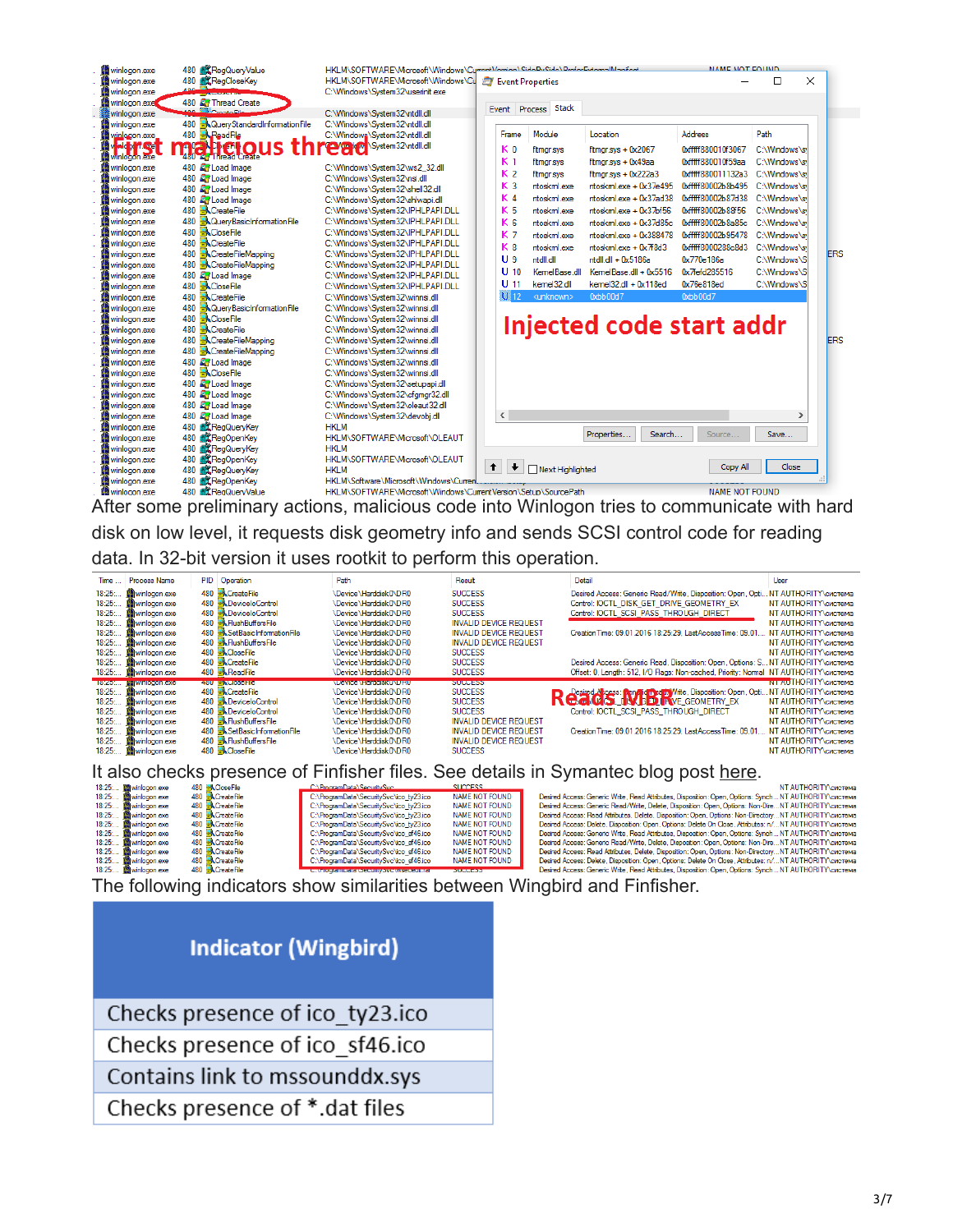I was able to get 32-bit version of mssounddx.sys rootkit. As you can see on screenshot below, authors masked its file as legitimate Microsoft driver.

| <b>Instrumedials</b> Properties                                     |                                                                                                                                                                                                                  |  |  |  |  |  |
|---------------------------------------------------------------------|------------------------------------------------------------------------------------------------------------------------------------------------------------------------------------------------------------------|--|--|--|--|--|
| General Security                                                    | Details<br>Previous Versions                                                                                                                                                                                     |  |  |  |  |  |
| Property<br>Description                                             | Value                                                                                                                                                                                                            |  |  |  |  |  |
| Type                                                                | System file                                                                                                                                                                                                      |  |  |  |  |  |
| File version                                                        | 5.3.2600.2180                                                                                                                                                                                                    |  |  |  |  |  |
| Copyright<br><b>Size</b>                                            | Product name Microsoft <sup>©</sup> Windows <sup>©</sup> Operating System<br>Product version 5.3.2600.2180<br><sup>©</sup> Microsoft Corporation. All rights reserv<br>52,8 KB<br>Date modified 11.01.2017 17:09 |  |  |  |  |  |
| Language English (United States)<br>Original filename mssounddx.sys |                                                                                                                                                                                                                  |  |  |  |  |  |
|                                                                     | Remove Properties and Personal Information                                                                                                                                                                       |  |  |  |  |  |
|                                                                     | OK<br>Cancel<br>Apply                                                                                                                                                                                            |  |  |  |  |  |

Like Wingbird rootkit, Finfisher rootkit is protected from statical analysis. The code from *DriverEntry* and other functions in mssounddx.sys are representing a loader that decrypts content of BIN resource, where 2nd encrypted driver is located.

| mssounddx.sys] - Cerbero PE Insider 1.0.2 |                                                                 |                                            |                                                    |                                                                                              |  |  |  |  |
|-------------------------------------------|-----------------------------------------------------------------|--------------------------------------------|----------------------------------------------------|----------------------------------------------------------------------------------------------|--|--|--|--|
| $\Box$ FE(Q) $\Box$ $\Box$                | <b>B</b><br>$SHA-1$<br>F50A7D46E3A8A615CE57C9632D1E3203FF926DBF |                                            |                                                    |                                                                                              |  |  |  |  |
| a x<br>Format                             | Analysis [Resource Directory]                                   |                                            |                                                    |                                                                                              |  |  |  |  |
| 尾<br>Dos Header                           | <b>Tree</b><br>Resources                                        | Offset<br>2.<br>з.<br>6.<br>n 1<br>4<br>5. | 8.<br>$E$ $F$<br>B.<br>-7.<br>-9.<br>C.<br>A<br>D. | Ascii                                                                                        |  |  |  |  |
| 踵<br><b>Rich Signature</b>                | È<br>"BIN"<br>$\checkmark$                                      | 00000000<br>2A 90 8E 5F 29<br>90 SE 5F     | 8E<br>5F D2 6F 8E 5F<br>2D 90                      | $\pi$ , ), $-$ , 0.                                                                          |  |  |  |  |
| ∨ 尾<br>Nt Headers                         | $101 - [lang:1033]$                                             | 00000010<br>6A 6F 8E 5F 6A 6F 8E 5F        | 2A 6F 8E 5F 2A 6F 8E 5F                            | jo. jo. *o. *o.                                                                              |  |  |  |  |
| 踵<br><b>File Header</b>                   |                                                                 | 00000020<br>2A 6F 8E 5F 2A 6F 8E 5F        | 8E 5F 2A 6F 8E 5F<br>2A 6F                         | *o. *o. *o. *o.                                                                              |  |  |  |  |
| Optional Header<br>$\checkmark$           | Version info                                                    | 00000030<br>2A 6F 8E 5F 2A 6F 8E 5F        | 2A 6F 8E 5F 7A 6D 8E 5F                            | *o. *o. *o. zm.                                                                              |  |  |  |  |
| Data Directories                          |                                                                 | 00000040<br>74 72 34 51 74 C6 3D 9C        | 3C DO 98 5F 68 B8<br>55 7E                         | $tr40t = U \times  h$ .                                                                      |  |  |  |  |
|                                           | <b>Crypted driver</b>                                           | 00000050<br>F1 2C 48 C8 83 43 2F BA        | E2 2E OF D9 83 40 61 B6                            | .,HC/@a.                                                                                     |  |  |  |  |
| 踵<br><b>Section Headers</b>               |                                                                 | 00000060<br>F7 60 03 D3 D7 12 76 BD        | F7 7B 18 9D B3 34 4B BD                            | $\ldots$ $\nabla$ 4K.                                                                        |  |  |  |  |
| <b>Import Directory</b>                   |                                                                 | 00000070<br>DE 5B 2F D8 F0 56 22 D2        | D4 56 22 D2 D4 56 22 D2                            | $\cdot$ [ $\prime$ $\cdot$ $\cdot$ $V''$ $\cdot$ $\cdot$ $V''$ $\cdot$ $\cdot$ $V''$ $\cdot$ |  |  |  |  |
| <b>Resource Directory</b>                 |                                                                 | 00000080<br>D4 56 22 D2 D4 56 22 D2        | D4 56 22 D2 D4 56 22 D2                            | $. v^m. . v^m. . v^m. . v^m.$                                                                |  |  |  |  |
| <b>Relocation Directory</b>               |                                                                 | 00000090<br>D4 56 22 D2 D4 56 22 D2        | D4 56 22 D2 D4 56 22 D2                            | $. v^{\prime\prime}$ . $v^{\prime\prime}$ . $v^{\prime\prime}$ . $v^{\prime\prime}$ .        |  |  |  |  |
| <b>Debug Directory</b>                    |                                                                 | 000000A0<br>D4 56 22 D2 D4 56 22 D2        | D4 56 22 D2 D4 56 22 D2                            | $. v^{\prime\prime}$ . $v^{\prime\prime}$ . $v^{\prime\prime}$ . $v^{\prime\prime}$ .        |  |  |  |  |
|                                           |                                                                 | 000000B0<br>D4 56 22 D2 D4 56 22 D2        | D4 56 22 D2 D4 56 22 D2                            | $. v^{\prime\prime}$ . $v^{\prime\prime}$ . $v^{\prime\prime}$ . $v^{\prime\prime}$ .        |  |  |  |  |
| <b>IAT Directory</b>                      |                                                                 | 00000000<br>D4 56 22 D2 D4 56 22 D2        | D4 56 22 D2 D4 56 22 D2                            | $. v^{\prime\prime}$ $v^{\prime\prime}$ $v^{\prime\prime}$ $v^{\prime\prime}$ .              |  |  |  |  |
|                                           |                                                                 | 000000D0<br>D4 56 22 D2 D4 56 22 D2        | D4 56 22 D2 D4 56 22 D2                            | $. v^{\prime\prime}. . v^{\prime\prime}. . v^{\prime\prime}. . v^{\prime\prime}.$            |  |  |  |  |

Rootkit code does following actions in DriverEntry.

1. It is looking for corresponding BIN resource into .rsrc section.

2. It allocates memory block from kernel pool and copies into it content of BIN resource with size 0xc180 (encrypted driver).

3. Decrypts data in allocated pool block.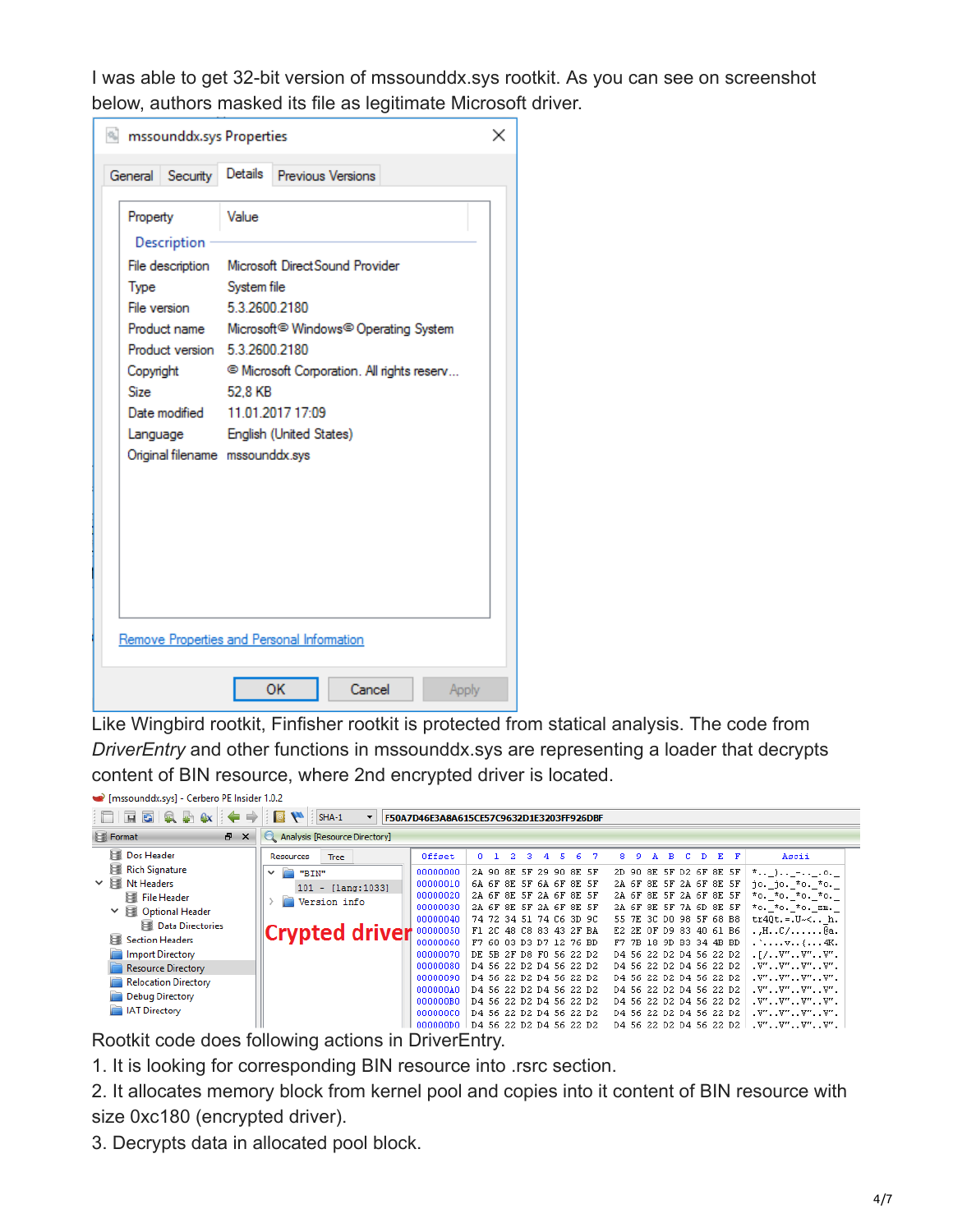4. Prepares PE-file of encrypted driver for work: applies fixups, fills some internal variables (ptrs to import functions).

5. Passes control to *DriverEntry* of decrypted driver.

|                | .text:F6C71886                                 | mov             | esi, edx                          |
|----------------|------------------------------------------------|-----------------|-----------------------------------|
|                | .text:F6C71888                                 | xor             | esi, 5F1ECA67h                    |
|                | .text:F6C7188E                                 | shr             | eax, 2                            |
|                | text:F6C71891.                                 | push            | edi                               |
|                | text:F6C71892.                                 | mou             | [ecx], esi                        |
|                | .text:F6C71894                                 | lea             | edi, [eax-1]                      |
|                | text:F6C71897.                                 | xor             | esi, esi                          |
|                | text:F6C71899.                                 | test            | edi, edi                          |
|                | text:F6C7189B.                                 | jbe             | short loc_F6C718B2                |
|                | .text:F6C7189D                                 | push            | ebx                               |
|                | .text:F6C7189E                                 |                 |                                   |
|                | .text:F6C7189E loc_F6C7189E:                   |                 | ; CODE XREF: fnDecryptDriver+371j |
|                | .text:F6C7189E                                 | mov             | eax, [ecx+esi*4+4]                |
|                | text:F6C718A2.                                 | mov             | ebx, eax                          |
|                | text:F6C718A4.                                 | xor             | ebx, edx                          |
|                | .text:F6C718A6                                 | mov             | [ecx+esi*4+4], ebx                |
|                | .text:F6C718AA                                 | inc             | esi                               |
|                | .text:F6C718AB                                 | $_{\text{cmp}}$ | esi, edi                          |
|                | .text:F6C718AD                                 | mov             | edx, eax                          |
|                | .text:F6C718AF                                 | jb              | short loc_F6C7189E                |
|                | text:F6C718B1.                                 | pop             | ebx                               |
|                | text:F6C718B2.                                 |                 |                                   |
|                | .text:F6C718B2 loc_F6C718B2:                   |                 | ; CODE XREF: fnDecryptDriver+23Tj |
|                | text:F6C718B2.                                 | pop             | edi                               |
|                | text:F6C718B3.                                 | pop             | esi                               |
|                | text:F6C718B4.                                 | pop             | ebp                               |
|                | text:F6C718B5.                                 | retn            | 8                                 |
|                | .text:F6C718B5 fnDecryptDriver endp            |                 |                                   |
|                | Second driver uses following kernel functions. |                 |                                   |
| $\mathbf{1}$   | ExFreePoolWithTag                              |                 |                                   |
| $\overline{2}$ | stricmp                                        |                 |                                   |
| 3              | ZwQuerySystemInformation                       |                 |                                   |
| 4              | ExAllocatePoolWithTag                          |                 |                                   |
| 5              | wcsicmp                                        |                 |                                   |
| 6              | ObfDereferenceObject                           |                 |                                   |
| 7              |                                                |                 |                                   |
|                | KeWaitForSingleObject                          |                 |                                   |

- ZwClose 8
- 
- 9 ZwFreeVirtualMemory<br>10 KeUnstackDetachProcess
- 11 PsLookupProcessByProcessId
- 12 ZwAllocateVirtualMemory
- 13 ZwOpenProcess
- 14 KeDelayExecutionThread
- 15 PsGetVersion
- 16 MmGetSystemRoutineAddress<br>17 RtlInitUnicodeString
- 
- 18 memset
- 19 memcpy
- 20 KeServiceDescriptorTable
- 21 PsCreateSystemThread
- 22 wcsncpy
- 
- 23 ZwQueryValueKey<br>24 ZwQpenKey<br>25 KeTickCount<br>Code injection.
-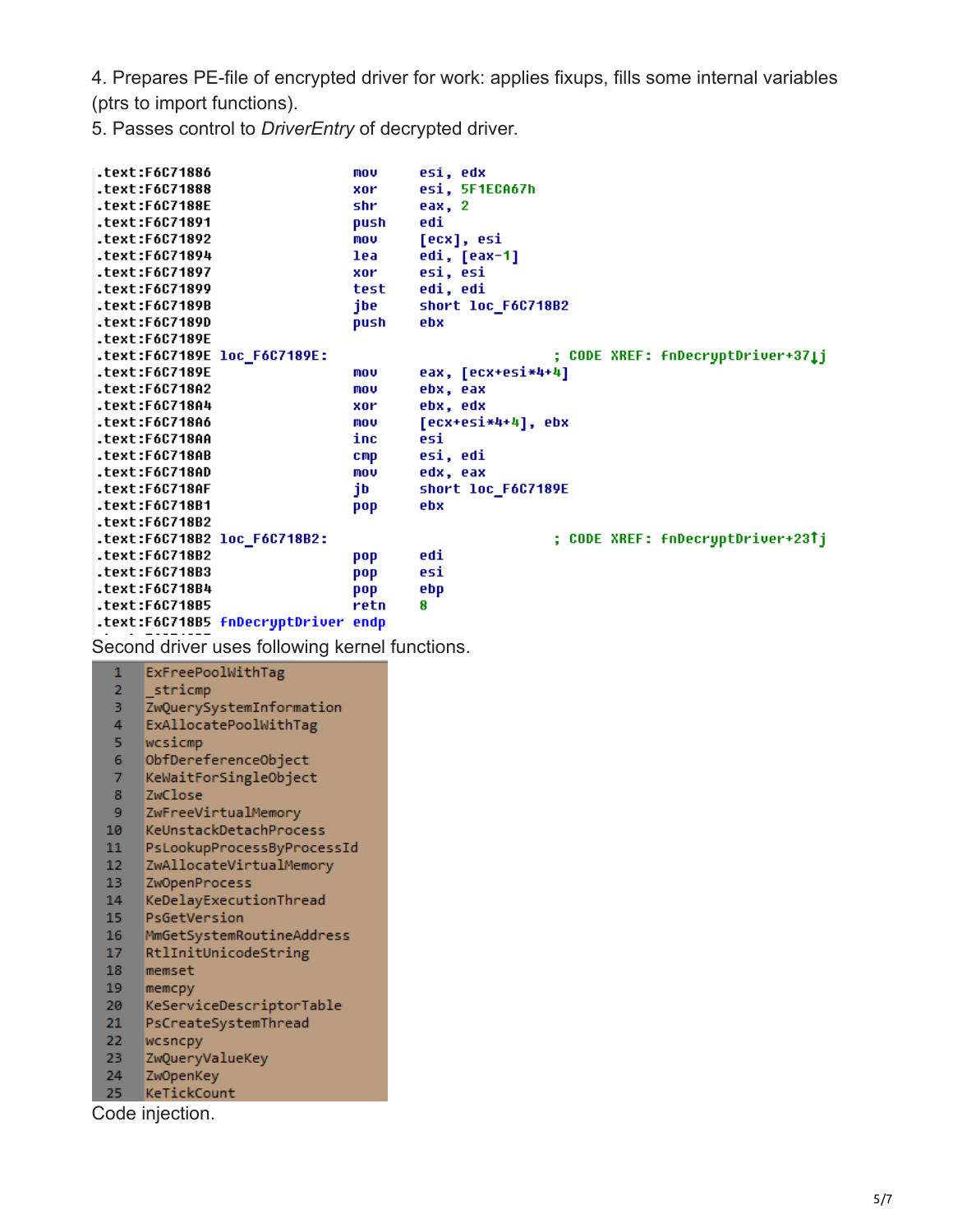| .text:00010903<br>push<br>[ebp+var_2C]<br>.text:00010906<br>call<br>ds:PsLookupProcessByProcessId<br>.text:0001090C<br>eax, [ebp+var 84]<br>lea<br>.text:00010912<br>push<br>eax<br>text:00010913.<br>push<br>[ebp+var_20]<br>.text:00010916<br>call<br>[ebp+pKeStackAttachProcess] |
|-------------------------------------------------------------------------------------------------------------------------------------------------------------------------------------------------------------------------------------------------------------------------------------|
|                                                                                                                                                                                                                                                                                     |
|                                                                                                                                                                                                                                                                                     |
|                                                                                                                                                                                                                                                                                     |
|                                                                                                                                                                                                                                                                                     |
|                                                                                                                                                                                                                                                                                     |
|                                                                                                                                                                                                                                                                                     |
| text:00010919.<br>[ebp+var_34]<br>push                                                                                                                                                                                                                                              |
| text:0001091C.<br>[ebp+var_3C]<br>push                                                                                                                                                                                                                                              |
| .text:0001091F<br>[ebp+var_30]<br>push                                                                                                                                                                                                                                              |
| .text:00010922<br>call<br>memcpy                                                                                                                                                                                                                                                    |
| text:00010927.<br>edi<br>push                                                                                                                                                                                                                                                       |
| text:00010928.<br>push<br>[ebp+var_40]                                                                                                                                                                                                                                              |
| .text:0001092B<br>push<br>esi                                                                                                                                                                                                                                                       |
| .text:0001092C<br>call<br>memcpy                                                                                                                                                                                                                                                    |
| text:00010931.<br>add<br>esp, 18h                                                                                                                                                                                                                                                   |
| .text:00010934<br>lea<br>eax, [ebp+var_84]                                                                                                                                                                                                                                          |
| .text:0001093A<br>push<br>eax                                                                                                                                                                                                                                                       |
| .text:0001093B<br>ds:KeUnstackDetachProcess<br>call                                                                                                                                                                                                                                 |
| .text:00010941<br>2CCh<br>push                                                                                                                                                                                                                                                      |

Next picture demonstrates logic of 2nd driver execution.



Start of shellcode looks like.